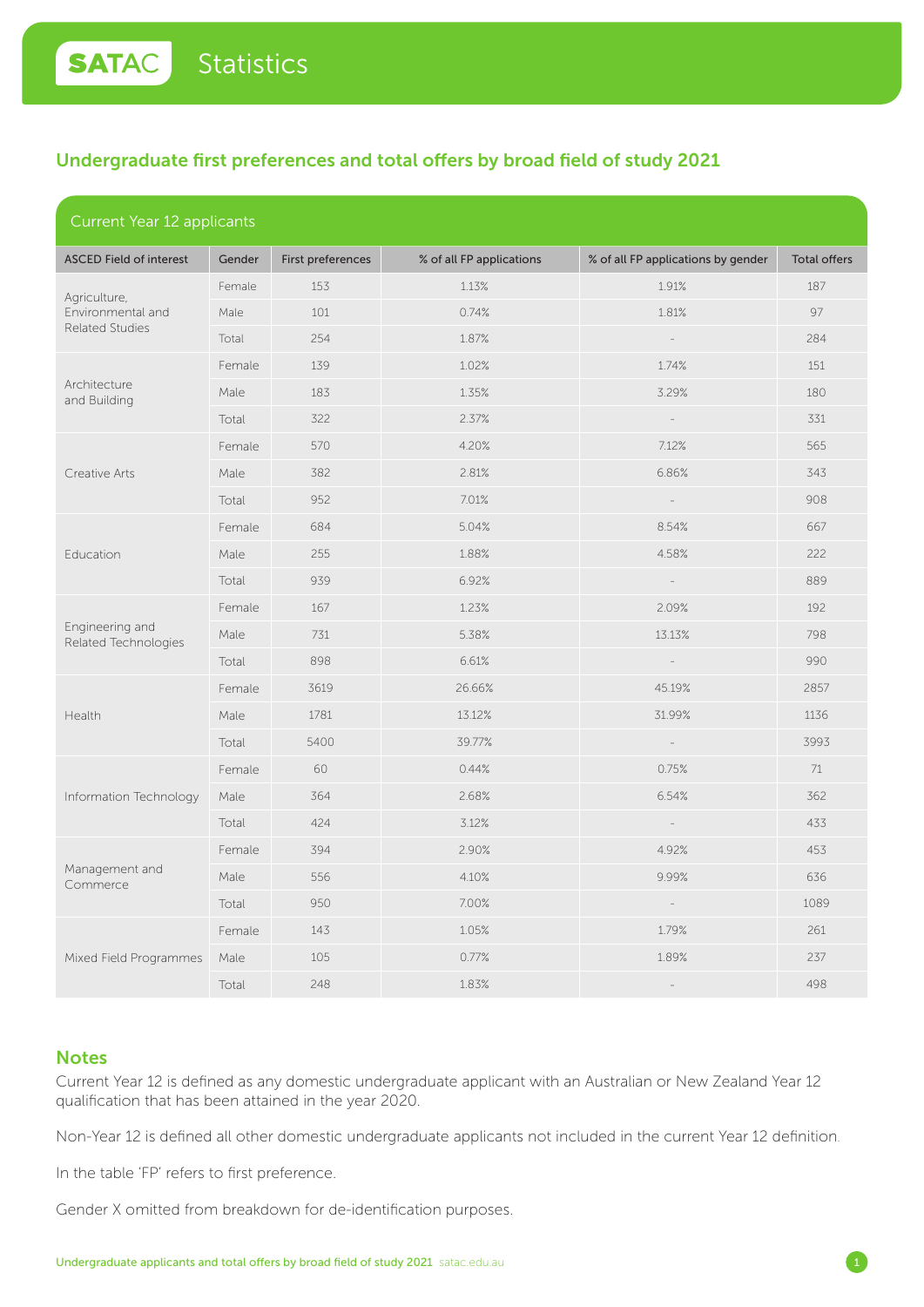### Current Year 12 applicants

| <b>ASCED Field of interest</b>   | Gender | First preferences | % of all FP applications | % of all FP applications by gender | <b>Total offers</b> |
|----------------------------------|--------|-------------------|--------------------------|------------------------------------|---------------------|
| Natural and Physical<br>Sciences | Female | 445               | 3.28%                    | 5.56%                              | 717                 |
|                                  | Male   | 357               | 2.63%                    | 6.41%                              | 492                 |
|                                  | Total  | 802               | 5.91%                    |                                    | 1209                |
| Society and Culture              | Female | 1635              | 12.04%                   | 20.41%                             | 1873                |
|                                  | Male   | 753               | 5.55%                    | 13.52%                             | 804                 |
|                                  | Total  | 2388              | 17.59%                   | $\overline{\phantom{a}}$           | 2677                |
| Total                            | Female | 8009              | 58.99%                   | 100.00%                            | 7994                |
|                                  | Male   | 5568              | 41.01%                   | 100.00%                            | 5307                |
|                                  | Total  | 13577             | 100.00%                  |                                    | 13301               |

# Non-Year 12 applicants

| <b>ASCED Field of interest</b>                    | Gender | First preferences | % of all FP applications | % of all FP applications by gender | <b>Total offers</b> |
|---------------------------------------------------|--------|-------------------|--------------------------|------------------------------------|---------------------|
| Agriculture, Environmental<br>and Related Studies | Female | 183               | 0.93%                    | 1.35%                              | 173                 |
|                                                   | Male   | 154               | 0.78%                    | 2.51%                              | 125                 |
|                                                   | Total  | 337               | 1.71%                    |                                    | 298                 |
|                                                   | Female | 127               | 0.64%                    | 0.94%                              | 119                 |
| Architecture and Building                         | Male   | 134               | 0.68%                    | 2.18%                              | 104                 |
|                                                   | Total  | 261               | 1.32%                    |                                    | 223                 |
|                                                   | Female | 545               | 2.76%                    | 4.02%                              | 444                 |
| Creative Arts                                     | Male   | 351               | 1.78%                    | 5.72%                              | 284                 |
|                                                   | Total  | 896               | 4.55%                    |                                    | 728                 |
|                                                   | Female | 885               | 4.49%                    | 6.52%                              | 733                 |
| Education                                         | Male   | 343               | 1.74%                    | 5.59%                              | 281                 |
|                                                   | Total  | 1228              | 6.23%                    |                                    | 1014                |
|                                                   | Female | 143               | 0.73%                    | 1.05%                              | 105                 |
| Engineering and<br>Related Technologies           | Male   | 523               | 2.65%                    | 8.52%                              | 367                 |
|                                                   | Total  | 666               | 3.38%                    |                                    | 472                 |
|                                                   | Female | 7720              | 39.17%                   | 56.88%                             | 5293                |
| Health                                            | Male   | 1929              | 9.79%                    | 31.42%                             | 1282                |
|                                                   | Total  | 9649              | 48.95%                   |                                    | 6575                |
| Information Technology                            | Female | 107               | 0.54%                    | 0.79%                              | 83                  |
|                                                   | Male   | 381               | 1.93%                    | 6.21%                              | 332                 |
|                                                   | Total  | 488               | 2.48%                    |                                    | 415                 |
| Management and<br>Commerce                        | Female | 576               | 2.92%                    | 4.24%                              | 472                 |
|                                                   | Male   | 590               | 2.99%                    | 9.61%                              | 514                 |
|                                                   | Total  | 1166              | 5.92%                    |                                    | 986                 |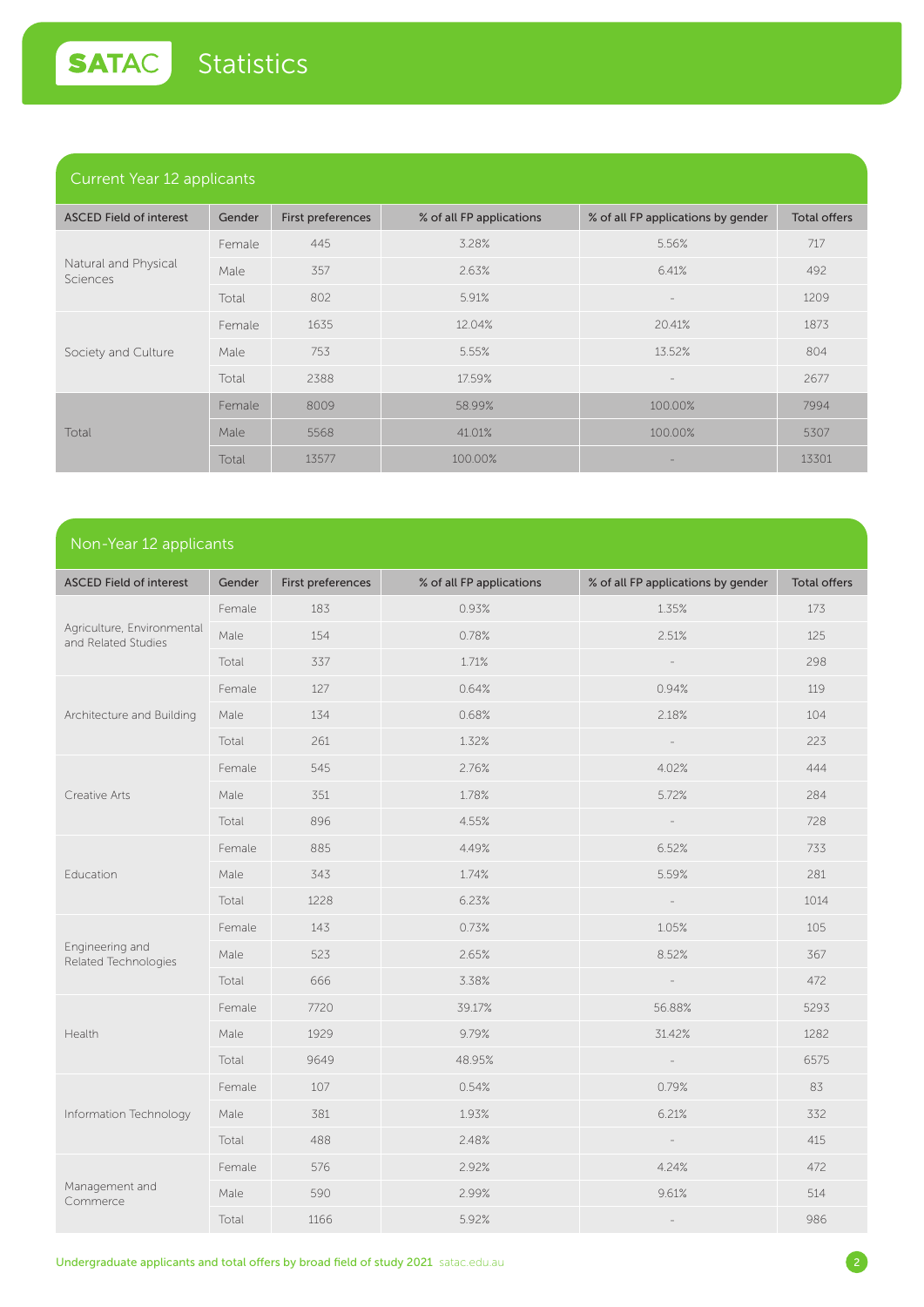### Non-Year 12 applicants

| .                                |        |                   |                          |                                    |                     |
|----------------------------------|--------|-------------------|--------------------------|------------------------------------|---------------------|
| <b>ASCED Field of interest</b>   | Gender | First preferences | % of all FP applications | % of all FP applications by gender | <b>Total offers</b> |
|                                  | Female | 530               | 2.69%                    | 3.91%                              | 428                 |
| Mixed Field Programmes           | Male   | 335               | 1.70%                    | 5.46%                              | 318                 |
|                                  | Total  | 865               | 4.39%                    | $\overline{\phantom{a}}$           | 746                 |
| Natural and Physical<br>Sciences | Female | 416               | 2.11%                    | 3.07%                              | 399                 |
|                                  | Male   | 335               | 1.70%                    | 5.46%                              | 325                 |
|                                  | Total  | 751               | 3.81%                    | $\overline{\phantom{a}}$           | 724                 |
| Society and Culture              | Female | 2340              | 11.87%                   | 17.24%                             | 1814                |
|                                  | Male   | 1064              | 5.40%                    | 17.33%                             | 909                 |
|                                  | Total  | 3404              | 17.27%                   | $\overline{\phantom{a}}$           | 2723                |
| Total                            | Female | 13572             | 68.85%                   | 100.00%                            | 10063               |
|                                  | Male   | 6139              | 31.15%                   | 100.00%                            | 4841                |
|                                  | Total  | 19711             | 100.00%                  |                                    | 14904               |

#### International applicants

| <b>ASCED Field of interest</b>                    | Gender | First preferences | % of all FP applications | % of all FP applications by gender | <b>Total offers</b> |
|---------------------------------------------------|--------|-------------------|--------------------------|------------------------------------|---------------------|
| Agriculture, Environmental<br>and Related Studies | Female | 13                | 1.27%                    | 2.82%                              | 26                  |
|                                                   | Male   | 12                | 1.17%                    | 2.13%                              | 23                  |
|                                                   | Total  | 25                | 2.44%                    |                                    | 49                  |
|                                                   | Female | 19                | 1.86%                    | 4.12%                              | 58                  |
| Architecture and Building                         | Male   | 27                | 2.64%                    | 4.80%                              | 52                  |
|                                                   | Total  | 46                | 4.49%                    |                                    | 110                 |
|                                                   | Female | 16                | 1.56%                    | 3.47%                              | 74                  |
| Creative Arts                                     | Male   | 14                | 1.37%                    | 2.49%                              | 49                  |
|                                                   | Total  | 30                | 2.93%                    |                                    | 123                 |
|                                                   | Female | 42                | 4.10%                    | 9.11%                              | 89                  |
| Education                                         | Male   | 14                | 1.37%                    | 2.49%                              | 24                  |
|                                                   | Total  | 56                | 5.47%                    |                                    | 113                 |
|                                                   | Female | 29                | 2.83%                    | 6.29%                              | 76                  |
| Engineering and<br>Related Technologies           | Male   | 108               | 10.55%                   | 19.18%                             | 220                 |
|                                                   | Total  | 137               | 13.38%                   |                                    | 296                 |
| Health                                            | Female | 79                | 7.71%                    | 17.14%                             | 153                 |
|                                                   | Male   | 53                | 5.18%                    | 9.41%                              | 79                  |
|                                                   | Total  | 132               | 12.89%                   | $\overline{\phantom{a}}$           | 232                 |
| Information Technology                            | Female | 32                | 3.13%                    | 6.94%                              | 103                 |
|                                                   | Male   | 89                | 8.69%                    | 15.81%                             | 249                 |
|                                                   | Total  | 121               | 11.82%                   | $\overline{\phantom{a}}$           | 352                 |